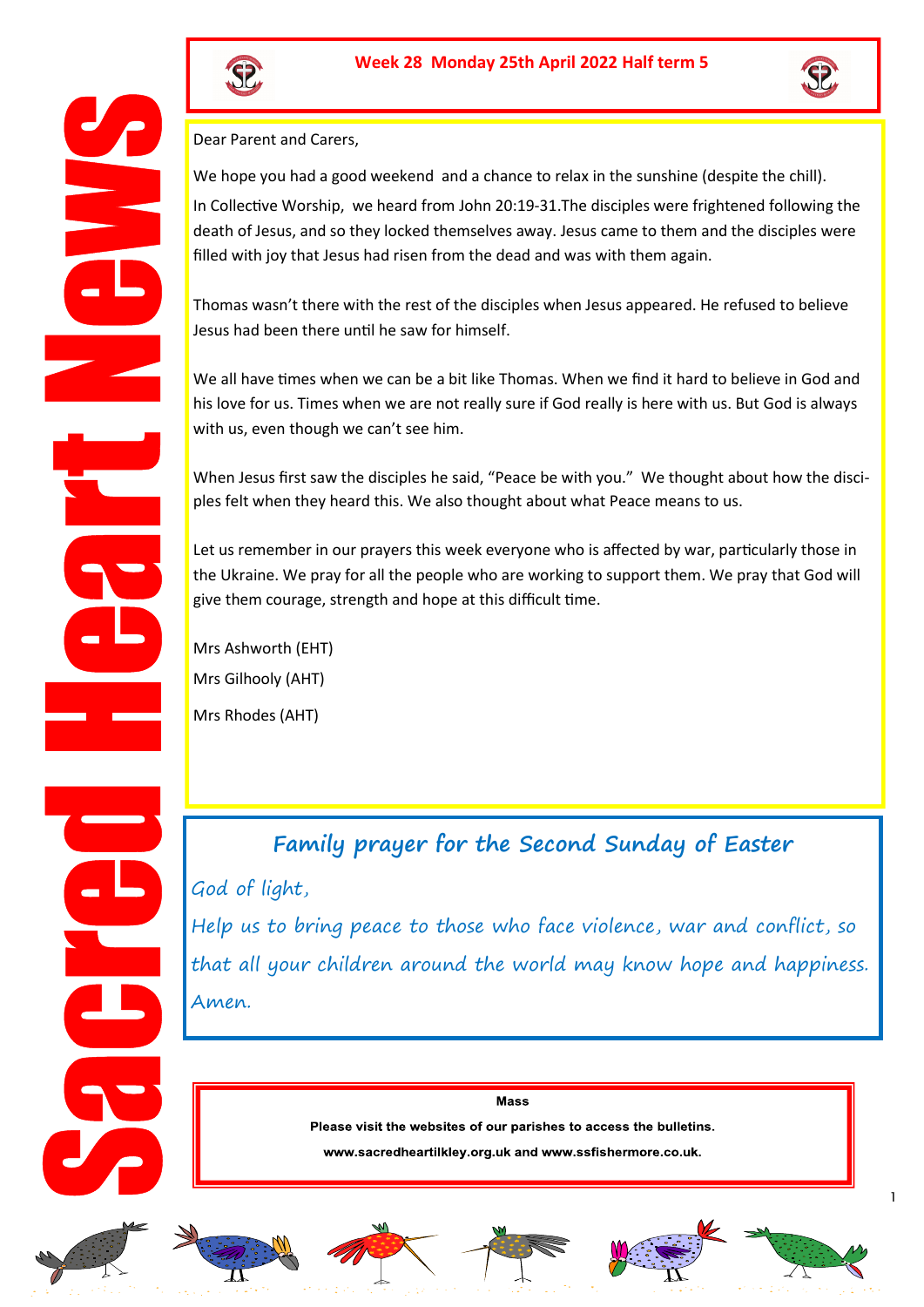This is our second week of celebrating the virtue Resilience and Perseverance.

I will not give up. I will have faith and hope even when things are difficult.

"O God, put a steadfast spirit within me." Psalm 50:1



# Resurrection Rock

Last Friday, families from Year 2, 3 and 4 were treated to a thoughtful and uplifting retelling of the Easter story with their performance of Resurrection Rock.

It was wonderful to have a 'live' audience and we are so proud of the children, who did a brilliant job.



# **Thank you**

**A big thank you to Friends of Sacred Heart for organising teas, coffees and a Bake Sale on Friday afternoon. Thank you to the parents of St Clare's Class for their kind donations.**

**Over £100 was raised for the Good Shepherd appeal.** 

The House Point Cup Winners this week are Wilberforce.

The overall winners for last half term were Cook, who will receive an extra playtime.

Well done everyone!



## **Red Day– A day of Remembrance to honour Mr Nick Carr**

On Friday 29th April, we will be holding a day of remembrance to honour the life of Mr Nick Carr. Mr Carr was a devoted dad to Maisie (who is now in Year 8 at St Mary's Menston) and Bethany, currently in Year 2. Due to COVID restrictions we have been unable to hold an event of remembrance until this year and have chosen next week as this would be Mr Carr's birthday. To mark the occasion we are asking all children and staff to come to school wearing red (suggested donation £1). During the school day St Bernadette class will be holding a cake sale and all children in school will get the chance to choose a cake as a treat to mark the day. The money collected will be used to purchase toys and books for the family room at the Leeds General Infirmary Accident and Emergency Department.

#### **St Bernadette's Class Only**

We would be most grateful for donations of nut free cakes/buns to support the 'Red Day' cake stall. The children in

Bethany's class will be enjoying a party in the afternoon and will hold a cake sale for the rest of the school. We will be posting updates of the day on our social media.

We thank you in advance for your help and generosity and we hope to make this an annual event.